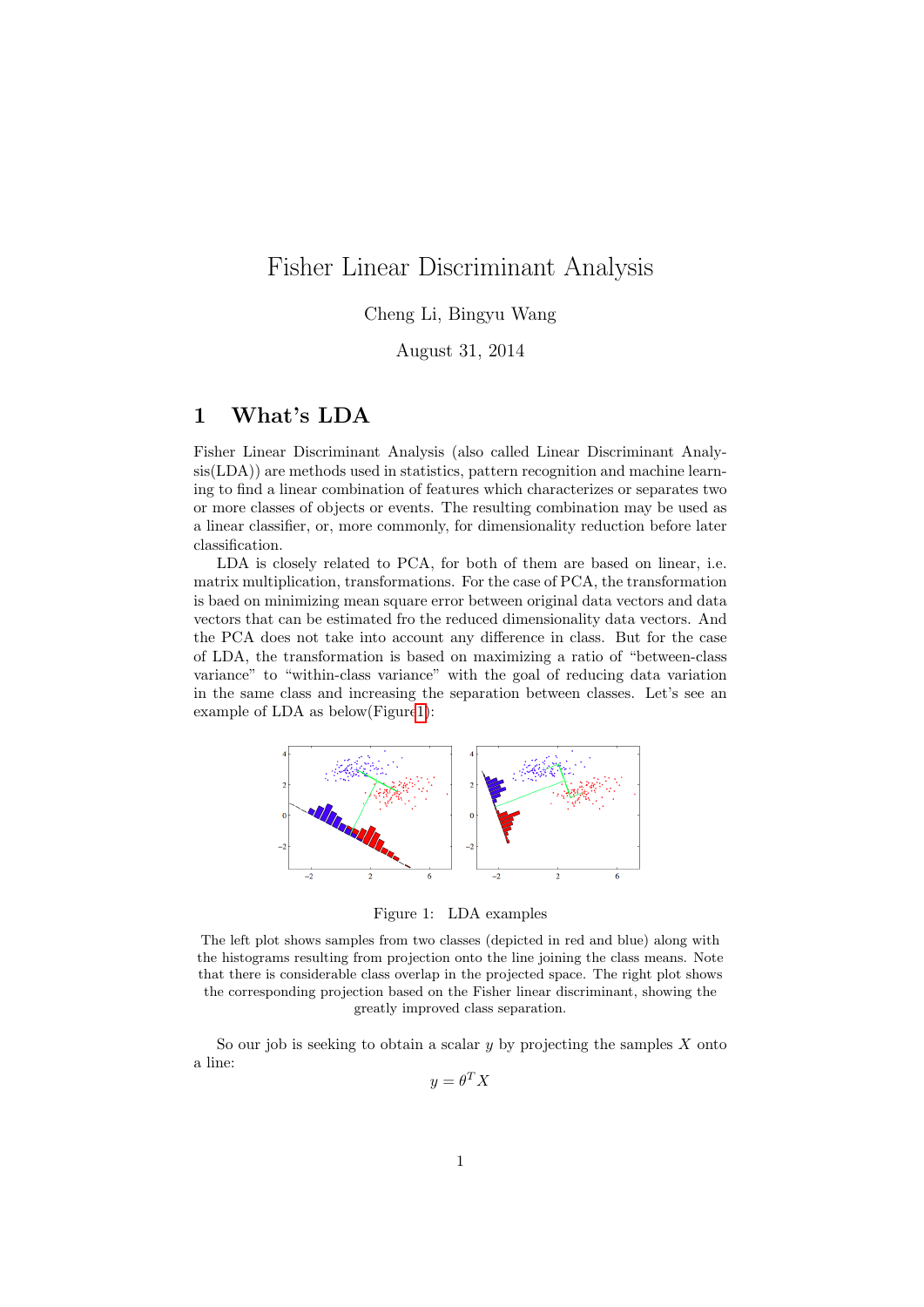Then try to find the  $\theta^*$  to maximize the ratio of "between-class variance" to "within-class variance". Next, we will introduce how to use mathematic way to present this problem.

# 2 Theory and Model

To figure out the LDA, first we need know how to translate "between-class variance" and "within-class variance" to mathematic language. Then we try to maximize the ratio between these two. To simplify the problem, we start with two classes problem.

## 2.1 Two Classes Problem

### 2.1.1 Head the Problem

Assume we have a set of D-dimensional samples  $X = \{x^{(1)}, x^{(2)}, ... x^{(m)}\}, N_1$  of which belong to class  $C_1$ , and  $N_2$  of which belong to class  $C_2$ . We also assume the mean vector of two classes in X-space:

$$
u_k = \frac{1}{N_k} \sum_{i \in C_k} x^{(i)} \quad \text{where} \quad k = 1, 2.
$$

and in y-space:

$$
\hat{u}_k = \frac{1}{N_k} \sum_{i \in C_k} y^{(i)} = \frac{1}{N_k} \sum_{i \in C_k} \theta^T x^{(i)} = \theta^T u_k \text{ where } k = 1, 2.
$$

One way to define a measure of separation between two classes is to choose the distance between the projected means, which is in y-space, so the betweenclass variance is:

$$
\hat{u}_2 - \hat{u}_1 = \theta^T (u_2 - u_1)
$$

Also, we can define the **within-class variance** for each class  $C_k$  is:

$$
\hat{s}_k^2 = \sum_{i \in C_k} (y^{(i)} - \hat{u}_k)^2 \quad \text{where} \quad k = 1, 2.
$$

Then, we get the between-class variance and within-class variance, we can define our objective function  $J(\theta)$  as:

$$
J(\theta) = \frac{(\hat{u}_2 - \hat{u}_1)^2}{\hat{s}_1^2 + \hat{s}_2^2}
$$

In fact, if maximizing the objective function  $J$ , we are looking for a projection where examples from the class are projected very close to each other and at the same time, the projected means are as farther apart as possible.

#### 2.1.2 Transform the Problem

To find the optimum  $\theta^*$ , we must express  $J(\theta)$  as a function of  $\theta$ . Before the optimum,we need introduce scatter instead of variance.

We define some measures of the scatter as following: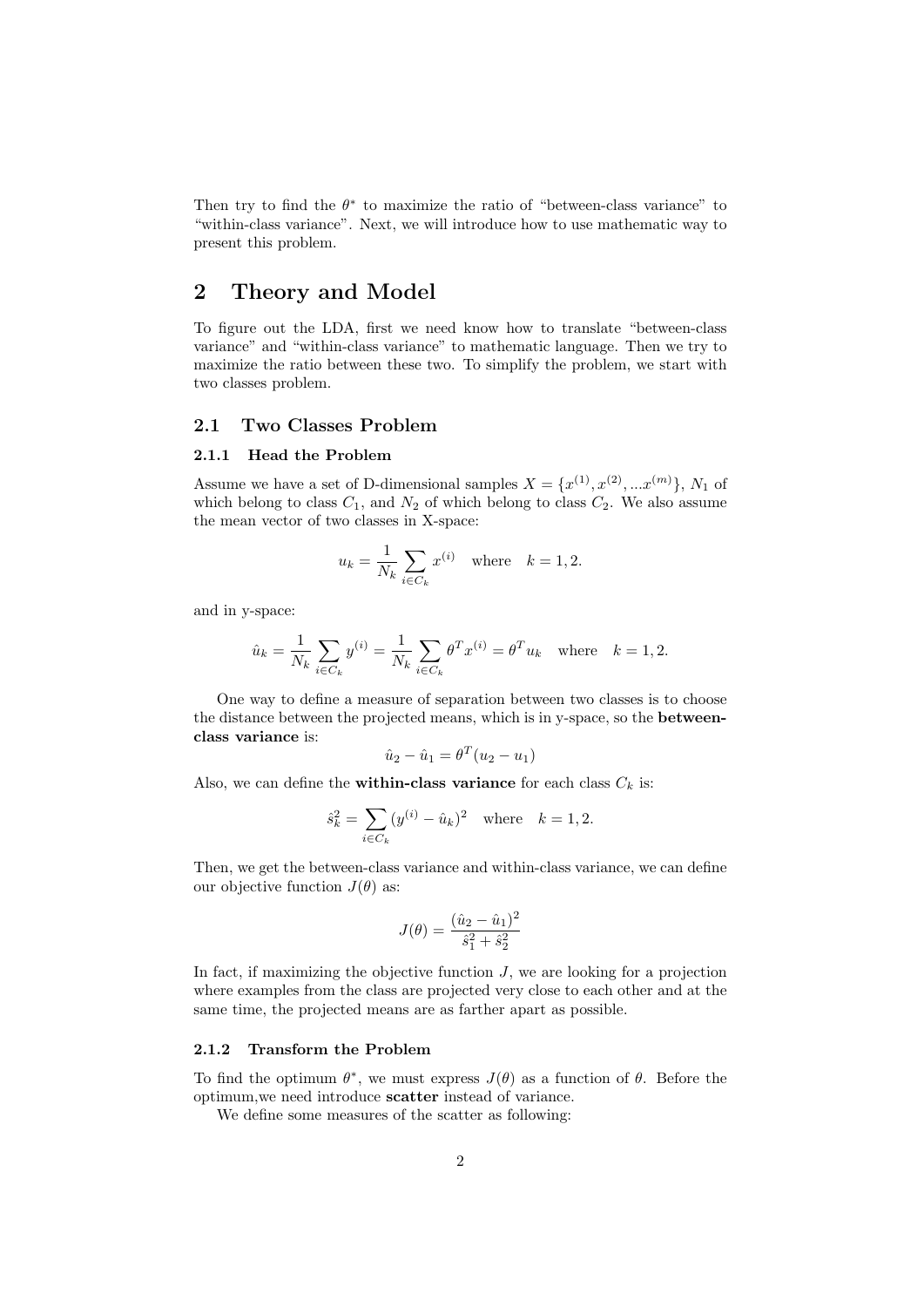- The scatter in feature space-x:  $S_k = \sum_{i \in C_k} (x^{(i)} u_k)(x^{(i)} u_k)^T$
- $\bullet\,$  Within-class scatter matrix:  $S_W=S_1+S_2$
- Between-class scather matrix:  $S_B = (u_2 u_1)(u_2 u_1)^T$

Let's see  $J(\theta)$  again:

$$
J(\theta) = \frac{(\hat{u}_2 - \hat{u}_1)^2}{\hat{s}_1^2 + \hat{s}_2^2}
$$

The scatter of the projection  $y$  can then be expressed as a function of the scatter matrix in feature space  $x$ :

$$
\hat{s}_k^2 = \sum_{i \in C_k} (y^{(i)} - \hat{u}_k)^2
$$
  
= 
$$
\sum_{i \in C_k} (\theta^T x^{(i)} - \theta^T u_k)^2
$$
  
= 
$$
\sum_{i \in C_k} \theta^T (x^{(i)} - u_k)(x^{(i)} - u_k)^T \theta
$$
  
= 
$$
\theta^T S_k \theta
$$

So we can get:

$$
\hat{s}_1^2 + \hat{s}_2^2 = \theta^T S_1 \theta + \theta^T S_2 \theta
$$

$$
= \theta^T S_W \theta
$$

Similarly, the difference between the projected means can be expressed in terms of the means in the original feature space:

$$
(\hat{u}_2 - \hat{u}_1)^2 = (\theta^T u_2 - \theta^T u_1)^2
$$
  
=  $\theta^T (u_2 - u_1)(u_2 - u_1)^T \theta$   
=  $\theta^T S_B \theta$ 

We can finally express the Fisher criterion in terms of  $S_W$  and  $S_B$  as:

$$
J(\theta) = \frac{\theta^T S_B \theta}{\theta^T S_W \theta}
$$

Next, we will maximize this objective function.

### 2.1.3 Solve the Problem

The easiest way to maximize the object function  $J$  is to derive it and set it to zero.

$$
\frac{\partial J(\theta)}{\partial \theta} = \frac{\partial}{\partial \theta} \left( \frac{\theta^T S_B \theta}{\theta^T S_W \theta} \right)
$$
  
=  $(\theta^T S_W \theta) \frac{\partial (\theta^T S_B \theta)}{\partial \theta} - (\theta^T S_B \theta) \frac{\partial (\theta^T S_W \theta)}{\partial \theta} = 0$   
 $\implies = (\theta^T S_W \theta) 2S_B \theta - (\theta^T S_B \theta) 2S_W \theta = 0$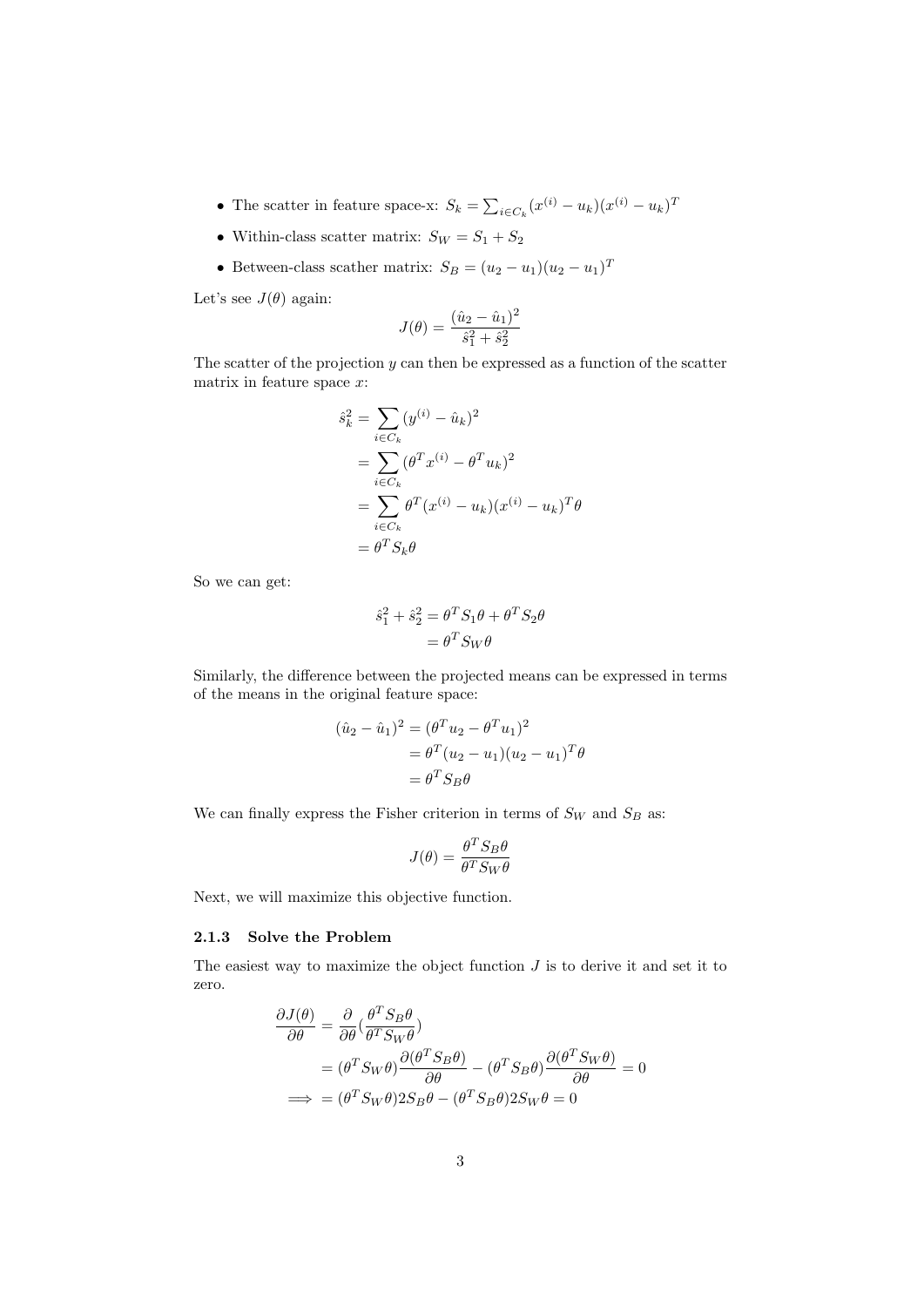Divided by  $\theta^T S_W \theta$ :

$$
\implies \left(\frac{\theta^T S_W \theta}{\theta^T S_W \theta}\right) S_B \theta - \left(\frac{\theta^T S_B \theta}{\theta^T S_W \theta}\right) S_W \theta = 0
$$
\n
$$
\implies S_B \theta - J S_W \theta = 0
$$
\n
$$
\implies S_W^{-1} S_B \theta - J \theta = 0
$$
\n
$$
\implies J \theta = S_W^{-1} (u_2 - u_1) (u_2 - u_1)^T \theta
$$
\n
$$
\implies J \theta = S_W^{-1} (u_2 - u_1) \underbrace{\left((u_2 - u_1)^T \theta\right)}_{c \in \mathbb{R}}
$$
\n
$$
\implies J \theta = c S_W^{-1} (u_2 - u_1)
$$
\n
$$
\implies \theta = \frac{c}{J} S_W^{-1} (u_2 - u_1)
$$

For now, the problem has been solved and we just want to get the direction of the  $\theta$ , which is the optimum  $\theta^*$ :

$$
\theta^* \propto S_W^{-1}(u_2 - u_1)
$$

This is known as Fisher's linear discriminant(1936), although it is not a discriminant but rather a specific choice of direction for the projection of the data down to one dimension, which is  $y = \theta^{*T} X$ .

### 2.2 MultiClasses Problem

Based on two classes problem, we can see that the fisher's LDA generalizes gracefully for multiple classes problem. Assume we still have a set of D-dimensional samples  $X = \{x^{(1)}, x^{(2)}, ..., x^{(m)}\}$ , and there are totally C classes. Instead of one projection y, mentioned above, we now will seek  $(C - 1)$  projections  $[y_1, y_2, \ldots, y_{C-1}]$  by means of  $(C-1)$  projection vectors  $\theta_i$  arranged by columns into a projection matrix  $\Theta = [\theta_1 | \theta_2 | \dots | \theta_{C-1}]$ , where:

$$
y_i = \theta_i^T X \implies y = \Theta^T X
$$

#### 2.2.1 Derivation

First we will use the scatters in space-x as following:

• Within-class scatter matrix:

$$
S_W = \sum_{i=1}^{C} S_i \quad \text{where} \quad S_i = \sum_{i \in C_i} (x^{(i) - u_i})(x^{(i)} - u_i)^T \text{ and } u_i = \frac{1}{N_i} \sum_{i \in C_i} x^{(i)}
$$

• Between-class scatter matrix:

$$
S_B = \sum_{i=1}^{C} N_i (u_i - u)(u_i - u)^T \quad \text{where} \quad u = \frac{1}{m} \sum_{i=1}^{m} x^{(i)} = \frac{1}{m} \sum_{i=1}^{C} N_i u_i
$$

 $\bullet~$  Total scatter matrix:

$$
S_T = S_B + S_W
$$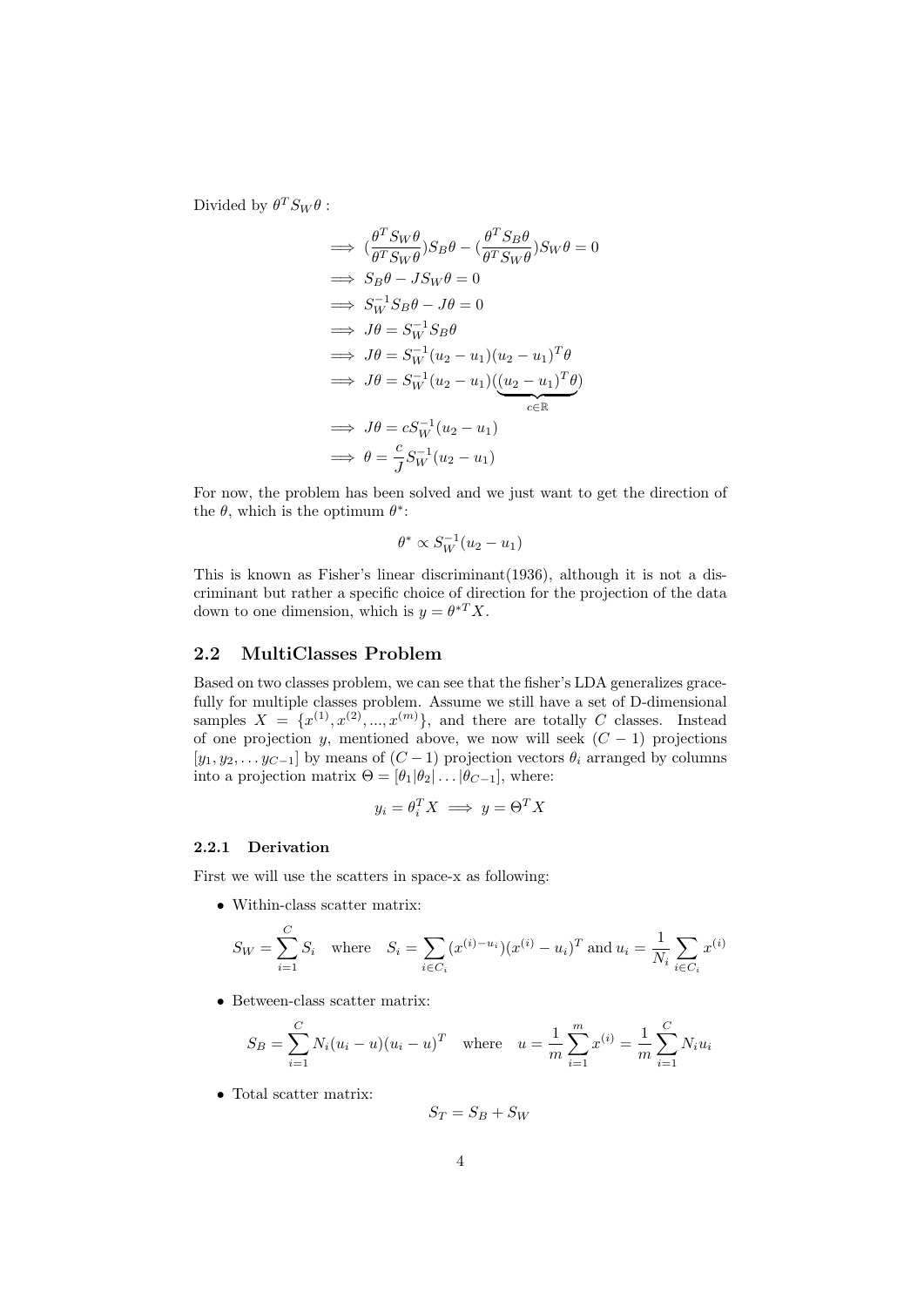

<span id="page-4-0"></span>Figure 2: LDA Multi-Class examples

Before moving on, let us see a picture for the multi-class example in Figur[e2:](#page-4-0) Similarly, we define the mean vector and scatter matrices for the projected samples as:

- $\bullet\,\,\hat{u}_i = \frac{1}{N_i}\sum_{i\in C_i}y^{(i)}$
- $\hat{u} = \frac{1}{N} \sum_{i=1}^{m} y^{(i)}$

$$
\bullet \ \hat{S}_W = \sum_{i=1}^C \sum_{y \in C_i} (y - \hat{u}_i)(y - \hat{u}_i)^T
$$

• 
$$
\hat{S}_B = \sum_{i=1}^{C} N_i (\hat{u}_i - \hat{u})(\hat{u}_i - \hat{u})^T
$$

From our derivation for the two-class problem, we can get:

$$
\hat{S}_W = \Theta^T S_W \Theta \tag{1}
$$

$$
\hat{S}_B = \Theta^T S_B \Theta \tag{2}
$$

Recall that we are looking for a projection that maximizes the ratio of betweenclass to within-class scatter. Since the projection is no longer a scalar (it has  $C-1$  dimensions), we use the determinant of the scatter matrices to obtain a scalar objective function:

$$
J(W) = \frac{|\hat{S}_B|}{|\hat{S}_W|} = \frac{|\Theta^T S_B \Theta|}{|\Theta^T S_W \Theta|}
$$

And now, our job is to seek the projection matrix Θ<sup>∗</sup> that maximize this ratio. We will not give the derivation process. But we know that the optimal projection matrix Θ<sup>∗</sup> is the one whose columns are the eigenvectors corresponding to the